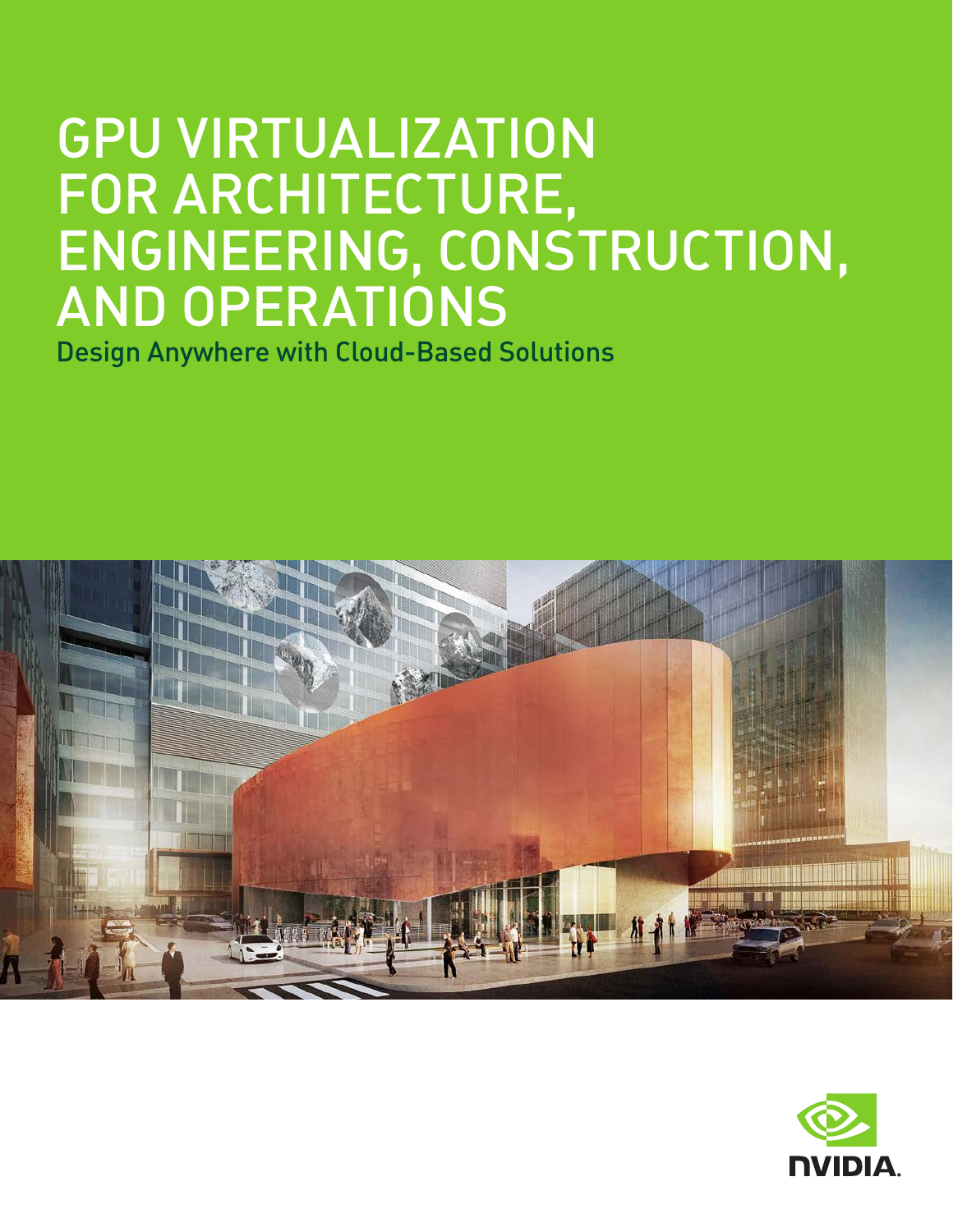In the architecture, engineering, and construction, and operations (AECO) industry, firms often have multiple global and field offices that routinely collaborate on individual projects. Widely dispersed engineers and architects, as well as external vendors and contractors, form teams that touch all parts of a project cycle, from design to construction.

The nature of AECO work makes collaboration and mobility essential, but the PC hardware required to run high-end design and AECO applications makes mobility complex and difficult. To meet the needs of today's distributed AECO teams, firms have turn to virtual workstations to run resource intensive applications processing large amounts of data. In the past, engineers who worked in satellite offices and project trailers had to wait up to an hour for models to load and open on their local workstations—impacting productivity and reducing billable hours. With virtual workstations, models can be accessed efficiently and securely.

Moreover, version control is an issue that complicates matters. Coordinating across locations and servers to make sure everyone has the latest version of a design is a slow and arduous process that can cause confusion and errors. AECO firms struggle to transfer project files from local workstations to the data center to ensure version control and improve disaster recovery capabilities. Therefore, AECO firms embracing solutions that improve collaboration and mobility, while also providing robust support for version control to enhance productivity and quality.

- > Cloud based design technology is becoming more accessible, allowing AECO firms to virtually design and construct.<sup>1</sup>
- > With the adoption of remote work, centralizing data has been critical for enabling effective collaboration.2
- With the adoption of AI and machine learning, AECO firms need to efficiently manage large data sets.3
- 55% of AECO and firms plan to adopt real-time 3D technologies in the next 2 years.<sup>1</sup>

### NVIDIA VIRTUALIZATION TECHNOLOGY ACCELERATES REAL-TIME COLLABORATION FOR WIDESPREAD AECO TEAMS

AECO firms are adopting to virtualization solutions to enable distributed teams to collaboration amongst globally distributed teams. However, graphics-intensive applications, combined with typical workstation performance and network limitations, mean that loading times can be excessive. This results in lost productivity and billable hours. By adding NVIDIA virtual GPU (vGPU) solutions to their virtual desktop infrastructure (VDI) environments, AECO firms are realizing significant benefits, including real-time collaboration between dispersed teams and external partners, improved productivity, and robust version control. The value of virtual GPUs is extensive:

- Collaborate Anywhere on Any Device. Shifting design models and moving data off physical workstations and into the data center secures mission-critical designs and speeds the design process. Designers and engineers have the freedom to use the device of their choice to access fully-capable 3D virtual workstations without compromising performance or user experience. Employees gain mobility and realtime collaboration capabilities through instant access to the applications and data they need from anywhere—at the office, on the road, on the construction site, or even at home.
- > Increase Productivity with Real-Time Performance. AECO firms can deliver superior graphics performance to architects and engineers on virtual desktops from the data center. Users get the same responsive experience in a virtualized environment as they would expect from a physical workstation, allowing them to view and work with large

### WHAT IS GPU VIRTUALIZATION?

GPU virtualization enables every virtual machine to get the same GPU benefits as a physical desktop. Because work that was typically done by the CPU has been offloaded to the GPU, the user has a much better experience and more users can be supported.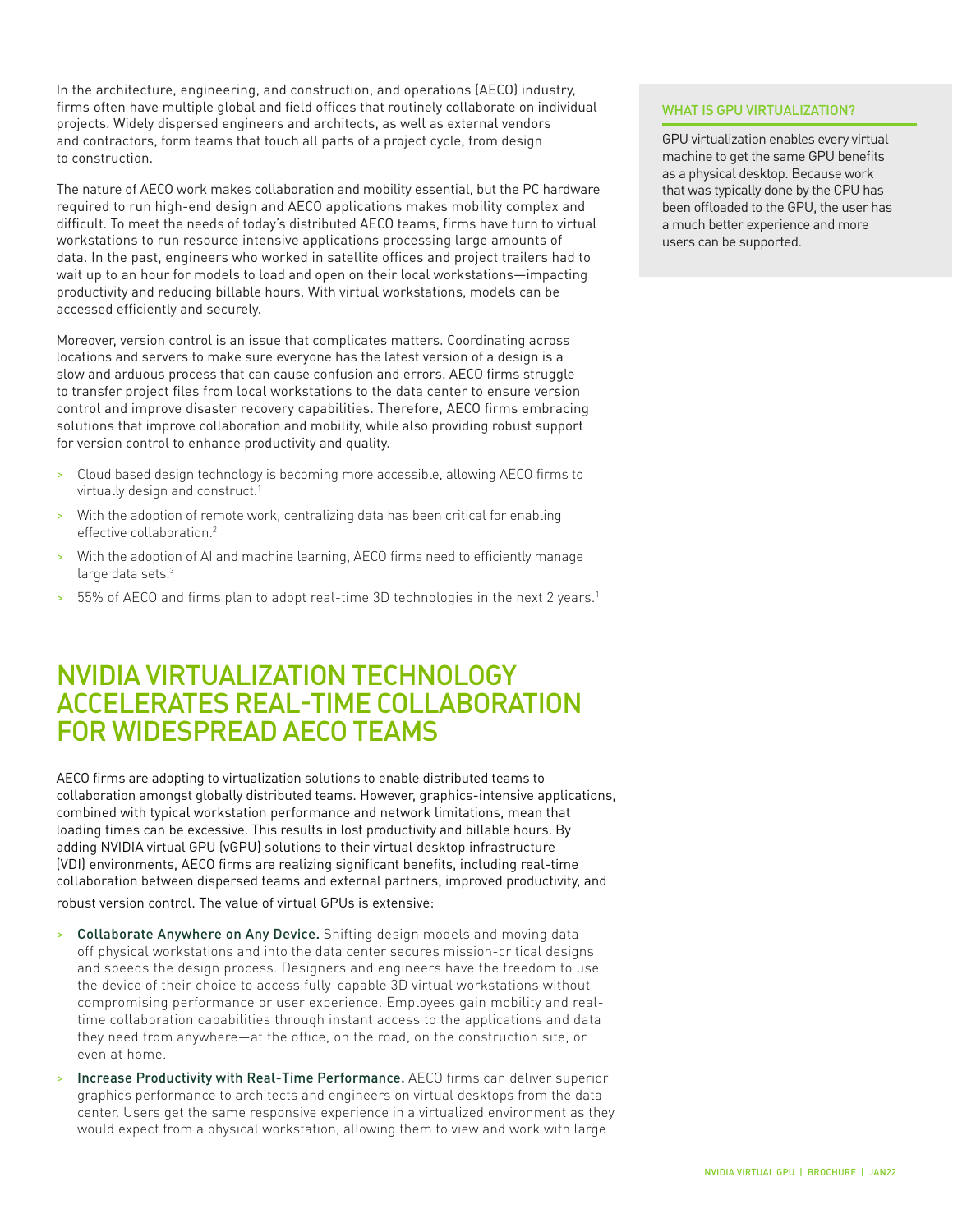2D and 3D models without lag or delay. Support for NNVIDIA RTX Virtual Workstation (vWS) with NVIDIA RTX ™ Server lets designers create on any device, anywhere whenever inspiration strikes. Multi-vGPU support—the ability to assign up to four NVIDIA GPUs to a single virtual machine (VM)—makes it possible for designers to achieve exponentially faster rendering times and arrive at their best designs faster.<sup>4</sup> This translates to increased efficiency and productivity, reducing the risk of project delays and lost billable hours.

- > Ensure Version Control for Greater Consistency. As design and engineering resources become more dispersed, maintaining version control of data and files becomes increasingly difficult. With NVIDIA vGPU solutions, AECO firms no longer need to worry about errors caused by multiple copies of data residing on local workstations. Centralizing designs in the data center allows for greater consistency and control over design changes, resulting in improved quality and enhanced security.
- > Improve Manageability and Scalability. IT management is simplified because resources can be scaled up quickly to support new projects. New virtual workstations can be provisioned in minutes, and firms can hire the best talent from anywhere. Live migration enables live VMs to be migrated without end user disruption or data loss. This facilitates more efficient data center maintenance, and enables designers to work on models during the day and render at night using the same server infrastructure.



### NVIDIA VIRTUAL GPU SOLUTIONS

Reduced downtime, even during maintenance with live migration

| <b>BENEFITS</b><br><b>BENEFITS</b><br>Data version control for more consistency<br>Virtualized graphics design applications for an<br>increasingly mobile workforce<br>Fewer reworks due to improved<br>collaboration<br>Support for increasing graphical requirements of<br>Windows 10 and modern productivity applications<br>More secure access for external<br>suppliers and contractors<br>Support for up to four HD or two 4K resolution<br>monitors for increased productivity<br>Data and designs are more secure<br>Cost-effective solution to scale VDI across<br>Lower IT management costs<br>your organization<br>Support the latest RTX-enabled<br>Lower IT management costs<br>applications for real-time ray tracing<br>Security enforced in the data center<br>Extend accessibility to project files<br>secured in the data center<br>Increased employee and contractor mobility<br>Increased employee mobility<br>Business continuity and disaster recovery<br>managed centrally<br>Business continuity and disaster recovery<br>managed centrally<br>Reduced downtime, even during maintenance<br>Cloud ready<br>with live migration<br>Support for multiple NVIDIA Tensor Core<br>GPUs in a single VM for exponentially | <b>NVIDIA RTX Virtual Workstation</b><br>The NVIDIA RTX Virtual Workstation (vWS)<br>enables access to 3D AECO applications in a<br>virtualized environment. | <b>NVIDIA Virtual PC</b><br>and Virtual Apps<br><b>NVIDIA<sup>®</sup> Virtual PC (vPC) and Virtual Apps (vApps)</b> are<br>engineered for general-purpose VDI in AECO firms for<br>knowledge workers in finance, human resources, marketing<br>and other users of office productivity applications. |
|--------------------------------------------------------------------------------------------------------------------------------------------------------------------------------------------------------------------------------------------------------------------------------------------------------------------------------------------------------------------------------------------------------------------------------------------------------------------------------------------------------------------------------------------------------------------------------------------------------------------------------------------------------------------------------------------------------------------------------------------------------------------------------------------------------------------------------------------------------------------------------------------------------------------------------------------------------------------------------------------------------------------------------------------------------------------------------------------------------------------------------------------------------------------------------------------------------------------------------------------|--------------------------------------------------------------------------------------------------------------------------------------------------------------|-----------------------------------------------------------------------------------------------------------------------------------------------------------------------------------------------------------------------------------------------------------------------------------------------------|
|                                                                                                                                                                                                                                                                                                                                                                                                                                                                                                                                                                                                                                                                                                                                                                                                                                                                                                                                                                                                                                                                                                                                                                                                                                            |                                                                                                                                                              |                                                                                                                                                                                                                                                                                                     |
| faster rendering                                                                                                                                                                                                                                                                                                                                                                                                                                                                                                                                                                                                                                                                                                                                                                                                                                                                                                                                                                                                                                                                                                                                                                                                                           |                                                                                                                                                              |                                                                                                                                                                                                                                                                                                     |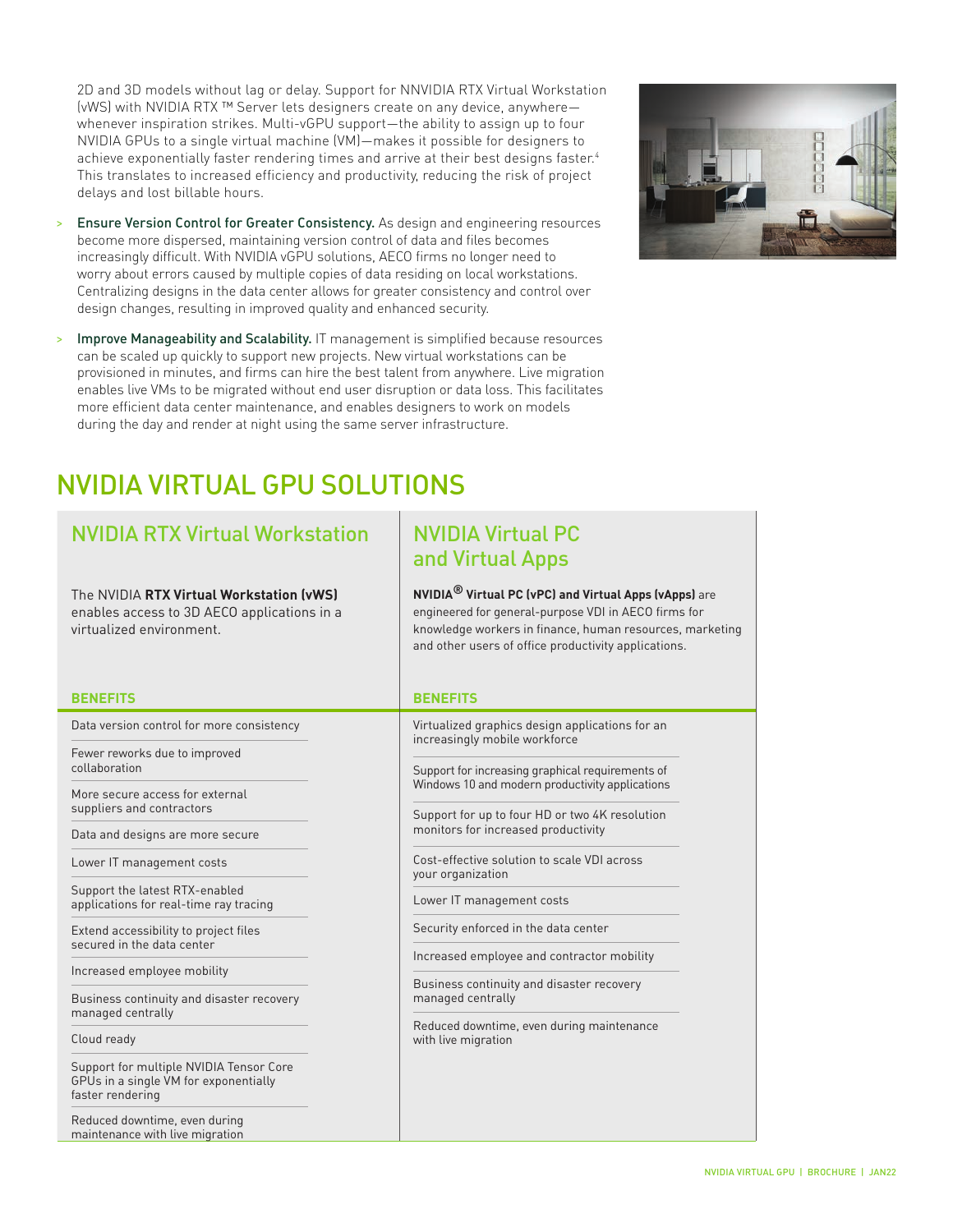#### **COMMON APPLICATIONS**

AECOsim Building Designer, Allplan, ANSYS Fluent, Autodesk 3ds Max, Autodesk AutoCAD, Autodesk Revit, Bentley MicroStation, NEMETSCHEK, SketchUp

### **COMMON APPLICATIONS**

Adobe® Creative Cloud®, Microsoft Office

### CUSTOMER EXAMPLES

| <b>CANNONDESIGN</b>                                                                                                                                                                                                                                                                                                                                                                                                                                                                                                                                                                                                                            | <b>BROWNING</b><br><b>DAY MULLINS</b><br><b>DIERDORF</b><br>LEADERSHIP + DESIGN'                                                                                                                                                                                                                                                                                                                                                                                                                                                                                                                                                                                     | $\frac{1}{2}$ <sup>1977-2017</sup> A/R/                                                                                                                                                                                                                                                                                                                                                                                                                                                                                                                                                                                                                                                                                                           |
|------------------------------------------------------------------------------------------------------------------------------------------------------------------------------------------------------------------------------------------------------------------------------------------------------------------------------------------------------------------------------------------------------------------------------------------------------------------------------------------------------------------------------------------------------------------------------------------------------------------------------------------------|----------------------------------------------------------------------------------------------------------------------------------------------------------------------------------------------------------------------------------------------------------------------------------------------------------------------------------------------------------------------------------------------------------------------------------------------------------------------------------------------------------------------------------------------------------------------------------------------------------------------------------------------------------------------|---------------------------------------------------------------------------------------------------------------------------------------------------------------------------------------------------------------------------------------------------------------------------------------------------------------------------------------------------------------------------------------------------------------------------------------------------------------------------------------------------------------------------------------------------------------------------------------------------------------------------------------------------------------------------------------------------------------------------------------------------|
| <b>CannonDesign</b><br>Chicago, IL, USA                                                                                                                                                                                                                                                                                                                                                                                                                                                                                                                                                                                                        | <b>Browning Day Mullins</b><br><b>Dierdorf (BDMD)</b><br>Indianapolis, IN, USA                                                                                                                                                                                                                                                                                                                                                                                                                                                                                                                                                                                       | <b>Whitney Bailey Cox &amp;</b><br><b>Magnani, LLC (WBCM)</b><br><b>Baltimore, MD, USA</b>                                                                                                                                                                                                                                                                                                                                                                                                                                                                                                                                                                                                                                                        |
| CannonDesign deployed state-of-the-art<br>VDI powered by NVIDIA virtual GPUs to<br>unify its global workforce and enable<br>seamless collaboration. Leveraging<br>GPU-enabled secure, digital workspaces<br>that rival physical workstations, the<br>company's VDI now meets the needs<br>of knowledge workers, designers, and<br>engineers while enabling higher density<br>with twice the performance. The biggest<br>payoff has been savings of 13.5 hours<br>per week in employee time, equating<br>to approximately \$2,500 per week in<br>billable hours. The company has also<br>seen an 85% reduction in server space.<br>Learn more > | BDMD replaced aging, underpowered<br>workstations with a VDI environment<br>powered by NVIDIA P4 and RTX vWS.<br>This allowed them to keep pace with<br>the user demands for collaboration<br>and efficiency while ensuring the firm's<br>engineers and designers had access to<br>the tools they needed to be productive.<br>Taking advantage of the management<br>and monitoring tools provided with vWS<br>was a game changer for BDMD. Now, IT<br>can immediately make simple updates<br>during the workday without disrupting<br>user VMs. Previously, this work would<br>have to be scheduled in the late<br>evenings when users were offline.<br>Learn more > | WBCM deployed a VDI powered by<br>NVIDIA vGPUs to deliver consistently<br>great user experiences and improve<br>collaboration for remote workforces.<br>WBCM is able to deliver fully 3D-capable<br>virtual workstations that follow<br>employees, wherever they are. And,<br>WBCM's VDI allows all employees, not<br>just engineers and designers, to take<br>advantage of graphics acceleration by<br>enabling high quality, no-compromise<br>Windows 10 user experiences. Plus,<br>virtualization has helped WBCM<br>keep projects on track and enhance<br>productivity by letting remote workers<br>access designs from the job site, while<br>ensuring version control and added<br>security through centralization of data.<br>Learn more > |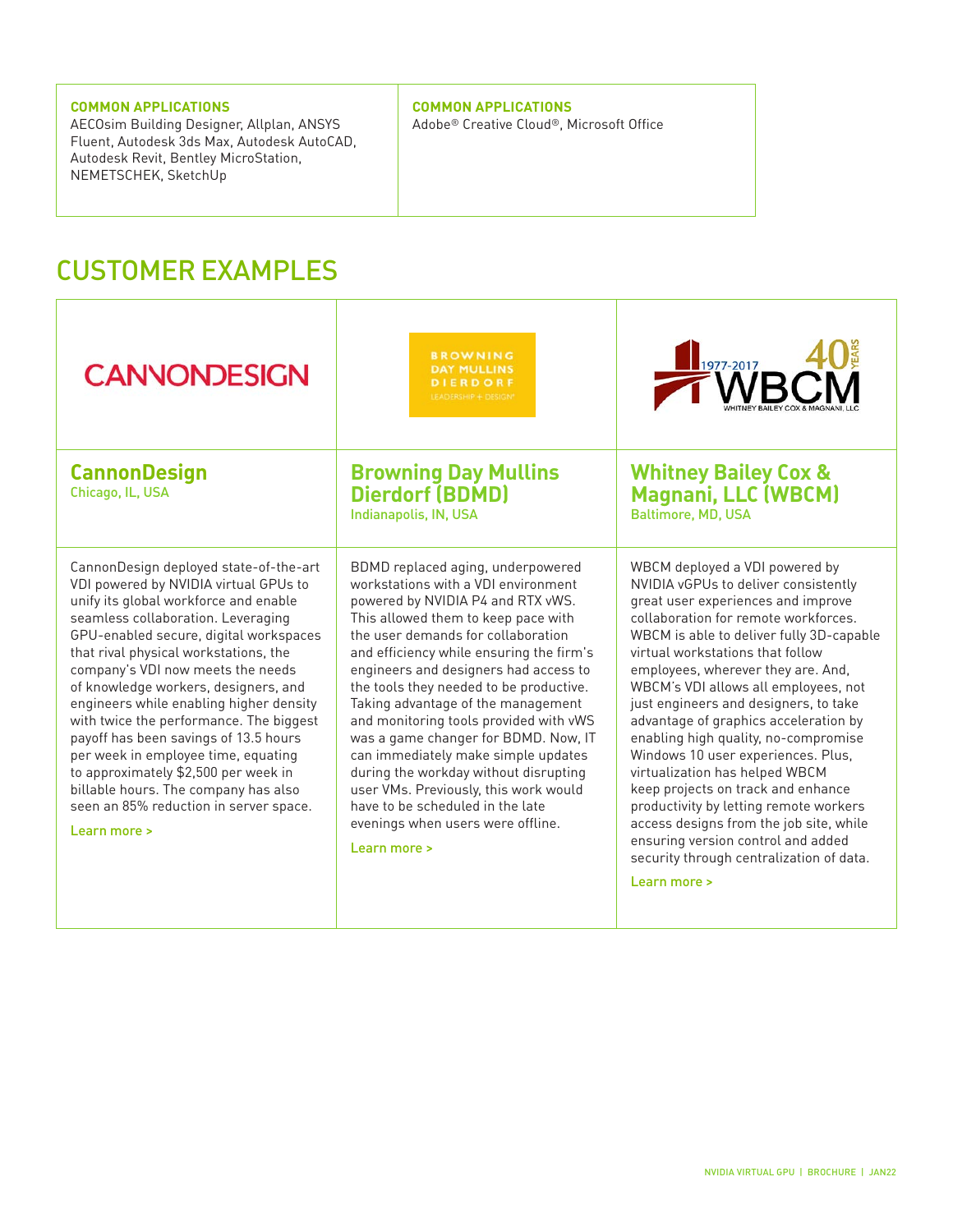## KEY AECO USER GROUPS

|                  | <b>Architects, Engineers, Designers</b>                                            | <b>Marketing, Creative, Design,</b><br><b>Illustrators</b>                                          |
|------------------|------------------------------------------------------------------------------------|-----------------------------------------------------------------------------------------------------|
| <b>USE CASES</b> | For professional 3D graphics, including RTX- and<br>Al-enabled design applications | For general-purpose VDI, using virtualized design<br>and creative apps such as Adobe Creative Cloud |
| <b>RECOMMEND</b> | vWS on A40<br>(supports up to two 8K displays)                                     | vPC/vApps on A16<br>(supports up to four HD or two 4K or one 5K displays)                           |

### HOW NVIDIA VIRTUAL GPU WORKS

In a VDI environment powered by NVIDIA virtual GPU, the NVIDIA virtual GPU software is installed at the virtualization layer along with the hypervisor. This software creates virtual GPUs that let every virtual machine (VM) share the physical GPU installed on the server. For more demanding workflows, a single VM can harness the power of up to four physical GPUs. The NVIDIA virtualization software includes a graphics driver for every VM. vWS, for example, includes the powerful RTX driver. Because work typically done by the CPU is offloaded to the GPU, the user has a much better experience, and demanding engineering and creative applications can now be supported in a virtualized and cloud environment.